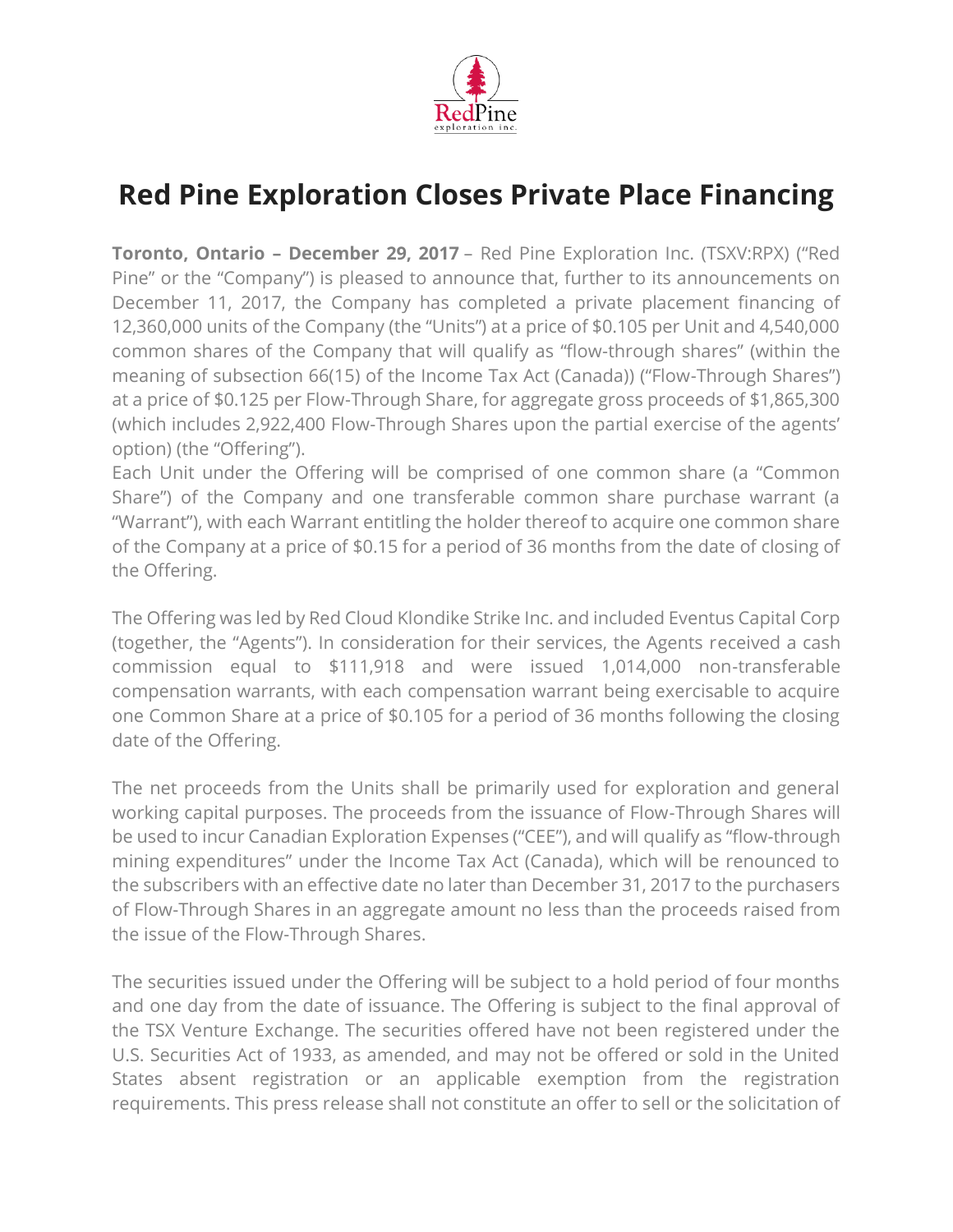

an offer to buy nor shall there be any sale of the securities in any State in which such offer, solicitation or sale would be unlawful.

## **About Red Pine Exploration Inc.**

Red Pine Exploration Inc. is a gold and base-metals exploration company headquartered in Toronto, Ontario, Canada. The Company's Common Shares trade on the TSX Venture Exchange under the symbol "RPX". Red Pine has a 60% interest in the Wawa Gold Project with Citabar LLP. holding the remaining 40% interest. Red Pine is the Operating Manager of the Project and is focused on expanding the existing gold resource on the property.

For more information about the Company visit [www.redpineexp.com](http://www.redpineexp.com/) Or contact: Quentin Yarie, President & CEO, (416) 364-7024, [qyarie@redpineexp.com](mailto:qyarie@redpineexp.com)

Or Mia Boiridy, Investor Relations, (416) 364-7024, [mboiridy@redpineexp.com](mailto:mboiridy@redpineexp.com)

*This news release contains "forward-looking information" within the meaning of applicable Canadian securities legislation based on expectations, estimates and projections as at the date of this news release. Forward-looking information involves risks, uncertainties and other factors that could cause actual events, results, performance, prospects and opportunities to differ materially from those expressed or implied by such forward-looking information. Forward looking information in this news release includes, but is not limited to, the use of proceeds of the Offering; the timing and ability of the Company, if at all, to obtain final approval of the Offering from the TSX Venture Exchange; objectives, goals or future plans; statements regarding exploration results and exploration plans. Factors that could cause actual results to differ materially from such forward-looking information include, but are not limited to, capital and operating costs varying significantly from estimates; the preliminary nature of metallurgical test results; delays in obtaining or failures to obtain required governmental, environmental or other project approvals; uncertainties relating to the availability and costs of financing needed in the future; changes in equity markets; inflation; fluctuations in commodity prices; delays in the development of projects; the other risks involved in the mineral exploration and development industry; and those risks set out in the Company's public documents filed on SEDAR at www.sedar.com. Although the Company believes that the assumptions and factors used in preparing the forward-looking information in this news release are reasonable, undue reliance should not be placed on such information, which only applies as of the date of this news release, and no assurance can be given that such events will occur in the disclosed time frames or at all. The Company disclaims any intention or obligation to update or revise any forward-looking information, whether as a result of new information, future events or otherwise, other than as required by law. Neither the TSX Venture Exchange nor its Regulation Services Provider (as that term is defined in the*